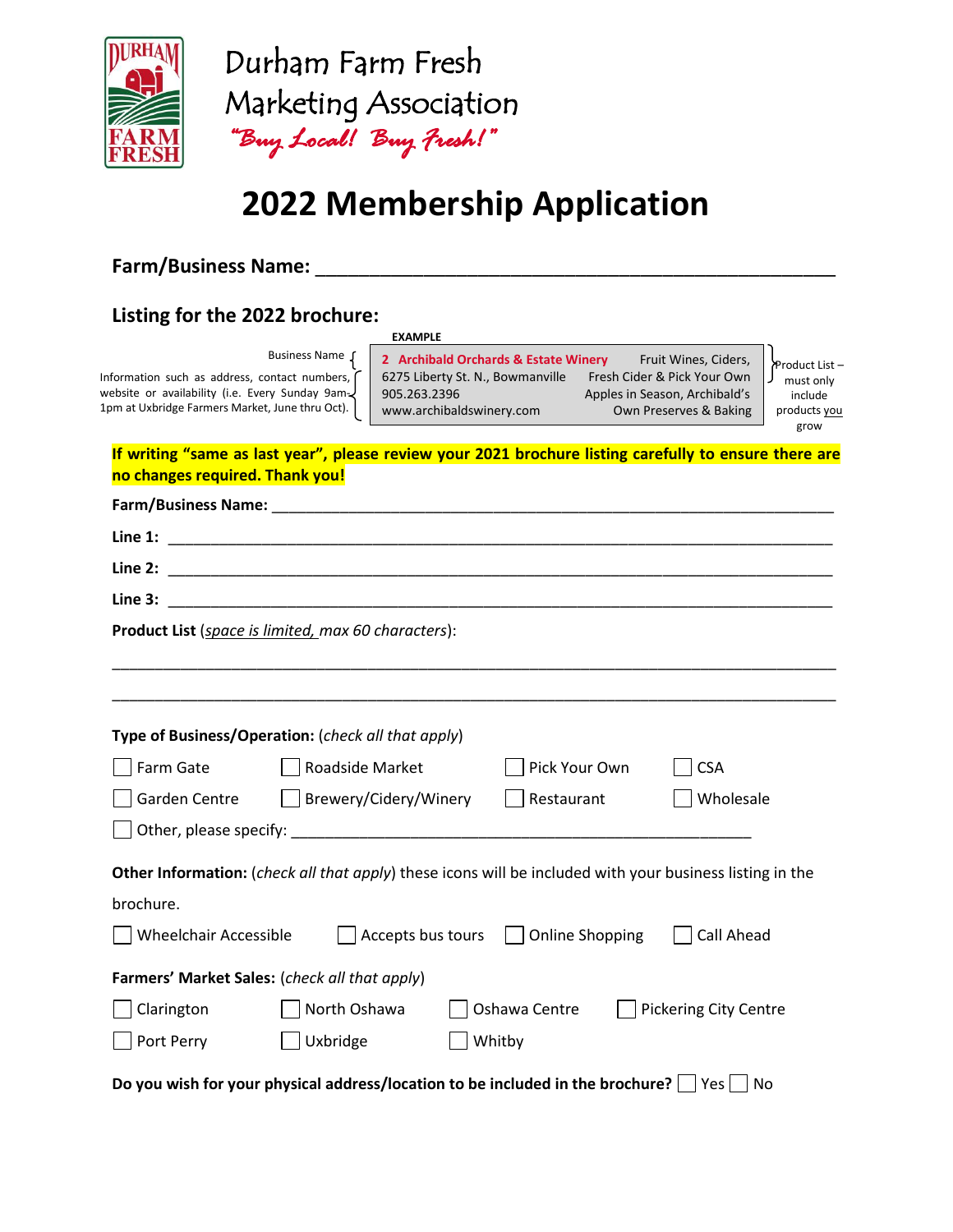

### **Your Information:**

*Please fill out the following information for Durham Farm Fresh records (contact information provided in this section will not be used in the brochure or on the website, it is for DFF communication purposes only. Please provide an email address that you – not staff – check regularly that DFF can use to contact you).* **Contact Name(s):** \_\_\_\_\_\_\_\_\_\_\_\_\_\_\_\_\_\_\_\_\_\_\_\_\_\_\_\_\_\_\_\_\_\_\_\_\_\_\_\_\_\_\_\_\_\_\_\_\_\_\_\_\_\_\_\_\_\_\_\_\_\_\_\_\_\_\_\_\_\_ **Mailing Address: Street # The Street Name: Street Name:**  $\blacksquare$ **City:** \_\_\_\_\_\_\_\_\_\_\_\_\_\_\_\_\_\_\_\_\_\_\_\_\_\_\_\_\_\_\_\_\_\_ **Postal Code:** \_\_\_\_\_\_\_\_\_\_\_\_\_\_\_\_\_\_\_\_\_\_\_\_\_\_\_\_\_\_\_\_\_\_\_ **Telephone #:** \_\_\_\_\_\_\_\_\_\_\_\_\_\_\_\_\_\_\_\_\_\_\_\_\_\_\_ **Cell #:** \_\_\_\_\_\_\_\_\_\_\_\_\_\_\_\_\_\_\_\_\_\_\_\_\_\_\_\_\_\_\_\_\_\_\_\_\_\_\_\_ **Email:** \_\_\_\_\_\_\_\_\_\_\_\_\_\_\_\_\_\_\_\_\_\_\_\_\_\_\_\_\_\_\_\_\_ **Website:** \_\_\_\_\_\_\_\_\_\_\_\_\_\_\_\_\_\_\_\_\_\_\_\_\_\_\_\_\_\_\_\_\_\_\_\_\_ **Social Media Accounts:** Facebook: \_\_\_\_\_\_\_\_\_\_\_\_\_\_\_\_\_\_\_\_\_\_\_ Twitter: \_\_\_\_\_\_\_\_\_\_\_\_\_\_\_\_\_\_\_\_\_\_\_\_\_ Instagram: \_\_\_\_\_\_\_\_\_\_\_\_\_\_\_\_\_\_\_\_\_\_\_\_\_ Other: \_\_\_\_\_\_\_\_\_\_\_\_\_\_\_\_\_\_\_\_\_\_\_\_\_\_\_\_\_\_\_\_\_\_\_\_\_\_\_\_ **In 100 words or less, please describe your primary business (i.e. orchard offering pick-your-own; CSA farm; restaurant, etc.): \_\_\_\_\_\_\_\_\_\_\_\_\_\_\_\_\_\_\_\_\_\_\_\_\_\_\_\_\_\_\_\_\_\_\_\_\_\_\_\_\_\_\_\_\_\_\_\_\_\_\_\_\_\_\_\_\_\_\_\_\_\_\_\_\_ \_\_\_\_\_\_\_\_\_\_\_\_\_\_\_\_\_\_\_\_\_\_\_\_\_\_\_\_\_\_\_\_\_\_\_\_\_\_\_\_\_\_\_\_\_\_\_\_\_\_\_\_\_\_\_\_\_\_\_\_\_\_\_\_\_\_\_\_\_\_\_\_\_\_\_\_\_\_\_\_\_\_\_\_\_ \_\_\_\_\_\_\_\_\_\_\_\_\_\_\_\_\_\_\_\_\_\_\_\_\_\_\_\_\_\_\_\_\_\_\_\_\_\_\_\_\_\_\_\_\_\_\_\_\_\_\_\_\_\_\_\_\_\_\_\_\_\_\_\_\_\_\_\_\_\_\_\_\_\_\_\_\_\_\_\_\_\_\_\_\_ If you value-add and do not grow/produce the product(s) you use, where do you source your product(s) from?** *lease the straight of the straight of the straight of the straight of the straight of the straight of the straight of the straight of the straight of the straight of the straight of the straight of the* **\_\_\_\_\_\_\_\_\_\_\_\_\_\_\_\_\_\_\_\_\_\_\_\_\_\_\_\_\_\_\_\_\_\_\_\_\_\_\_\_\_\_\_\_\_\_\_\_\_\_\_\_\_\_\_\_\_\_\_\_\_\_\_\_\_\_\_\_\_\_\_\_\_\_\_\_\_\_\_\_\_\_\_\_\_ \_\_\_\_\_\_\_\_\_\_\_\_\_\_\_\_\_\_\_\_\_\_\_\_\_\_\_\_\_\_\_\_\_\_\_\_\_\_\_\_\_\_\_\_\_\_\_\_\_\_\_\_\_\_\_\_\_\_\_\_\_\_\_\_\_\_\_\_\_\_\_\_\_\_\_\_\_\_\_\_\_\_\_\_\_ Refer a friend! Do you know someone who might be interested in joining DFF? Let us know and we will get in touch with them!**  Business name: \_\_\_\_\_\_\_\_\_\_\_\_\_\_\_\_\_\_\_\_\_\_\_\_\_\_\_\_\_\_ Contact person: \_\_\_\_\_\_\_\_\_\_\_\_\_\_\_\_\_\_\_\_\_\_\_\_\_ **\*\*NEW MEMBERS ONLY\*\* -** were you referred by another DFF member? If so, please tell us who referred you! **\_\_\_\_\_\_\_\_\_\_\_\_\_\_\_\_\_\_\_\_\_\_\_\_\_\_\_\_\_\_\_\_\_\_\_\_\_\_\_\_\_\_\_\_\_\_\_\_\_\_\_\_\_\_\_\_\_\_\_\_\_\_\_\_\_\_\_\_\_\_\_\_\_**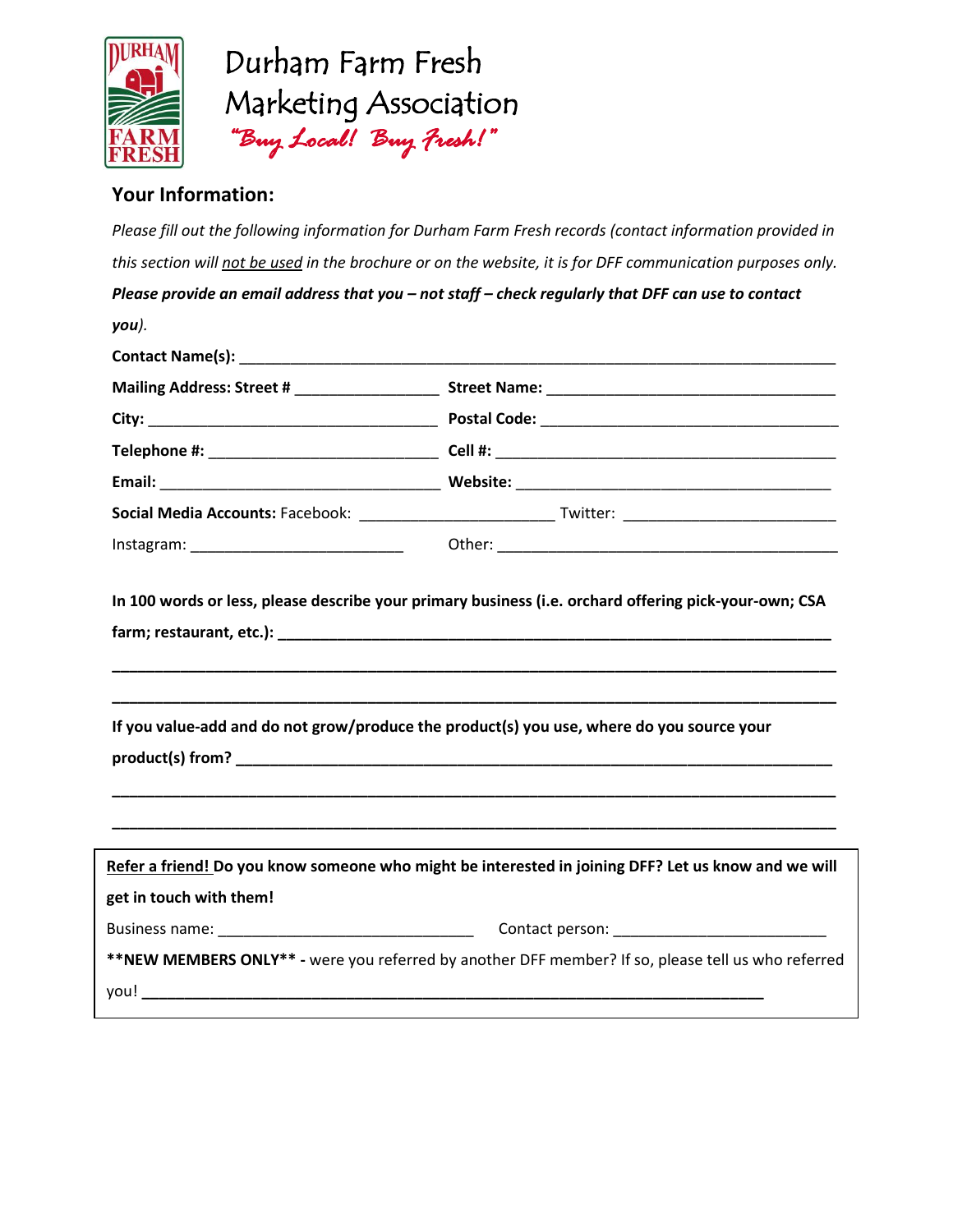

#### **Your Products:** *Please only check products that you grow/raise on your farm and offer for sale:*



#### **Resale Products:** *Please check all products that you purchase and offer for resale:*

| Apples                  | Eggplant              | Lamb                 | Raspberries (fall)            |
|-------------------------|-----------------------|----------------------|-------------------------------|
| Apple Cider             | Eggs                  | Manure/ Compost      | Rhubarb                       |
| Asparagus               | <b>Exotic Animals</b> | Maple Syrup/Products | Rutabaga                      |
| <b>Baked Goods</b>      | Emu (Ratite Products) | <b>Meat Pies</b>     | Saskatoon berries             |
| <b>Beans</b>            | Fibre                 | Melons               | Spinach                       |
| <b>Bedding Plants</b>   | Fiddleheads           | <b>Mushrooms</b>     | Squash                        |
| <b>Beef</b>             | Firewood              | <b>Nursery Stock</b> | Strawberries                  |
| <b>Beets</b>            | Fish                  | Onions               | Strawberries (ever-bearing)   |
| <b>Bird Seed</b>        | Flour                 | Parsnips             | <b>Sweet Potatoes</b>         |
| <b>Blueberries</b>      | Flowers Fresh Cut     | Peas                 | Swiss Chard                   |
| <b>Bok Choy</b>         | Flowers, Dried        | Pears                | Tomatillos                    |
| Broccoli                | Garlic                | Pepperettes/Jerky    | Tomatoes                      |
| <b>Brussels Sprouts</b> | Goat/Chevon Prod.     | Peppers - Sweet      | Venison (Farm raised)         |
| Cabbage                 | Gooseberries          | Peppers - Hot        | <b>Water Plants</b>           |
| Carrots                 | Gourds                | Perennials           | <b>Wine</b>                   |
| Cauliflower             | Haskap berries        | Plums                | Zucchini                      |
| Christmas Greenery      | Herbs, Fresh Cut      | Pork                 | Other:                        |
| <b>Christmas Trees</b>  | Herbs, Potted         | Potatoes             |                               |
| Corn, Fresh             | <b>Home Crafts</b>    | Poultry              |                               |
| Corn, Decorative        | Honey                 | Preserves            |                               |
| Cucumbers               | Kale                  | Pumpkins             | Please be sure to include any |
| Currants                | Kohlrabi              | Raspberries (summer) | specialty / ethnic crops.     |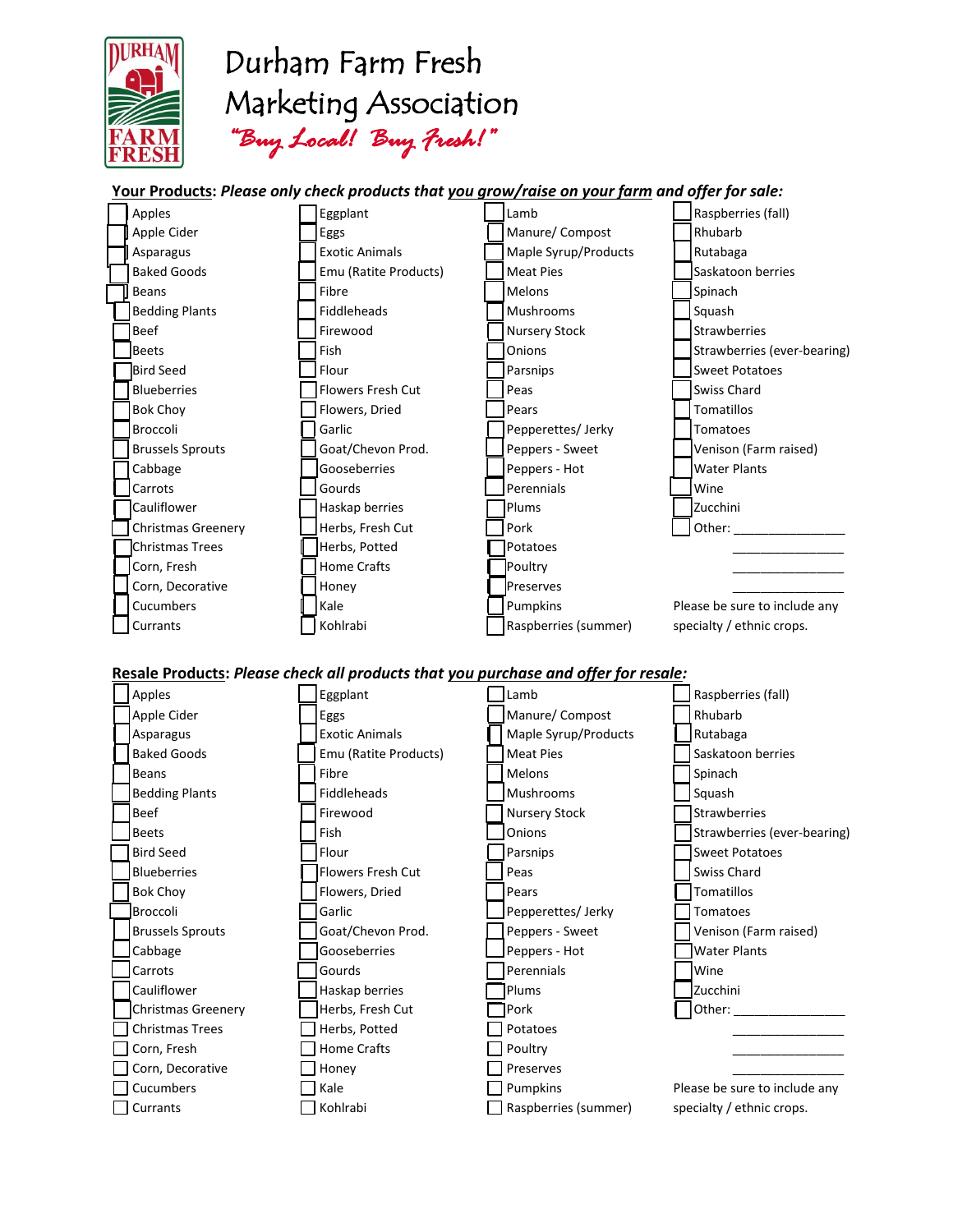

# Code of Ethics

To assure transparency and growth in our industry on a basis of mutual respect, fairness and integrity, and ever-mindful of the public welfare, I, as a member of **Durham Farm Fresh Marketing Association** have adopted and do hereby subscribe to the *Code of Ethics*:

- Be a producer of Durham grown/raised products.\*\*
- Offer for sale only merchandise in best quality condition.
- Present well-kept displays, plainly priced and described, with origin of product clearly marked.
- Sell an honest pack, well filled, and meeting stated grade.
- Use no false or deceptive statements.
- Adhere to highest standards of honest advertising.
- Build business volume on customer confidence.
- Employ only professional, courteous and trained salespeople.
- Maintain clean, attractive market buildings and grounds.
- Provide ample, safe parking facilities.
- Observe all laws related to roadside marketing.
- Offer farm gate sales and/or be willing to show customers how and where food is grown.\*\*
- Be an active member of the **Durham Farm Fresh Marketing Association**.

I acknowledge that I have read the *Code of Ethics* and agree to abide by it to the best of my ability. I understand that violation of the *Code of Ethics* may result in my membership being revoked should the Board of Directors feel it necessary to do so.

Member Attested

\_\_\_\_\_\_\_\_\_\_\_\_\_\_\_\_\_\_\_\_\_\_\_\_\_ \_\_\_\_\_\_\_\_\_\_\_\_\_\_\_\_\_\_\_\_\_\_\_

<sup>\*\*</sup> Farms who are not able to satisfy this criteria are able to join Durham Farm Fresh as an Associate Member.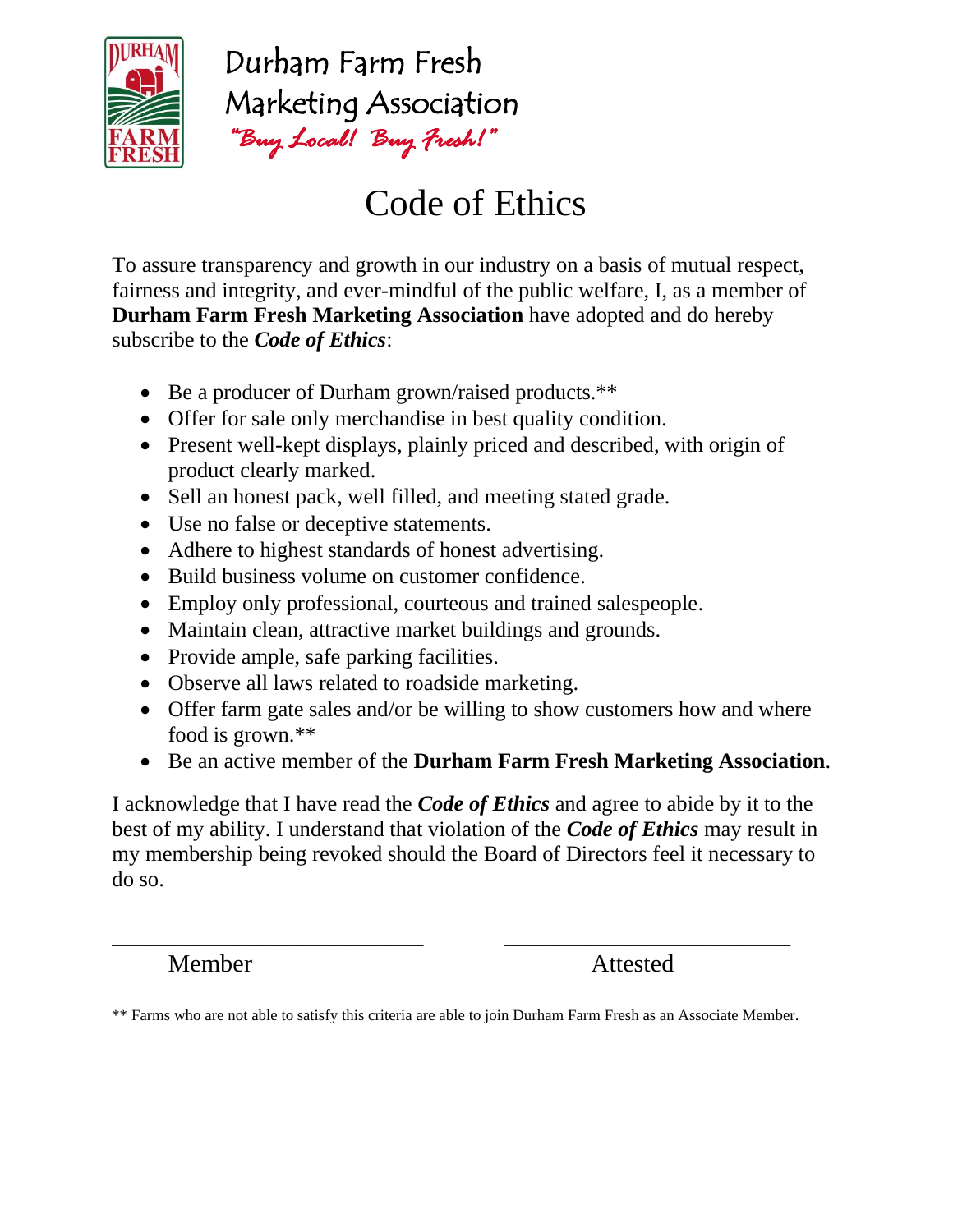

## **Advertising Opportunity:**

As a Member we are pleased to offer you the opportunity to advertise in the Brochure. Please refer to the attached form for more information. The price is \$339.00 (\$300.00 + HST).

### **Membership Fee:**

To be included in the 2022 DFF brochure, all membership fees and completed application forms, including the Code of Ethics, are **due no later than February 28, 2022**.

| <b>Item</b>                    | <b>Deadline</b>   | Fee                        | <b>Amount Due</b> |
|--------------------------------|-------------------|----------------------------|-------------------|
| Membership<br>(new or renewal) | February 28, 2022 | $$226.00 ($200.00 + HST)$  |                   |
| Advertising Space in Brochure  | February 28, 2022 | $$339.00$ (\$300.00 + HST) |                   |
|                                |                   |                            |                   |

*Fees current as of November 2020.*

## **Send cheque and completed original registration form to:**

**Durham Farm Fresh Marketing Association**

**920 Scugog Line 12,**

**Uxbridge, ON L9P 1R3**